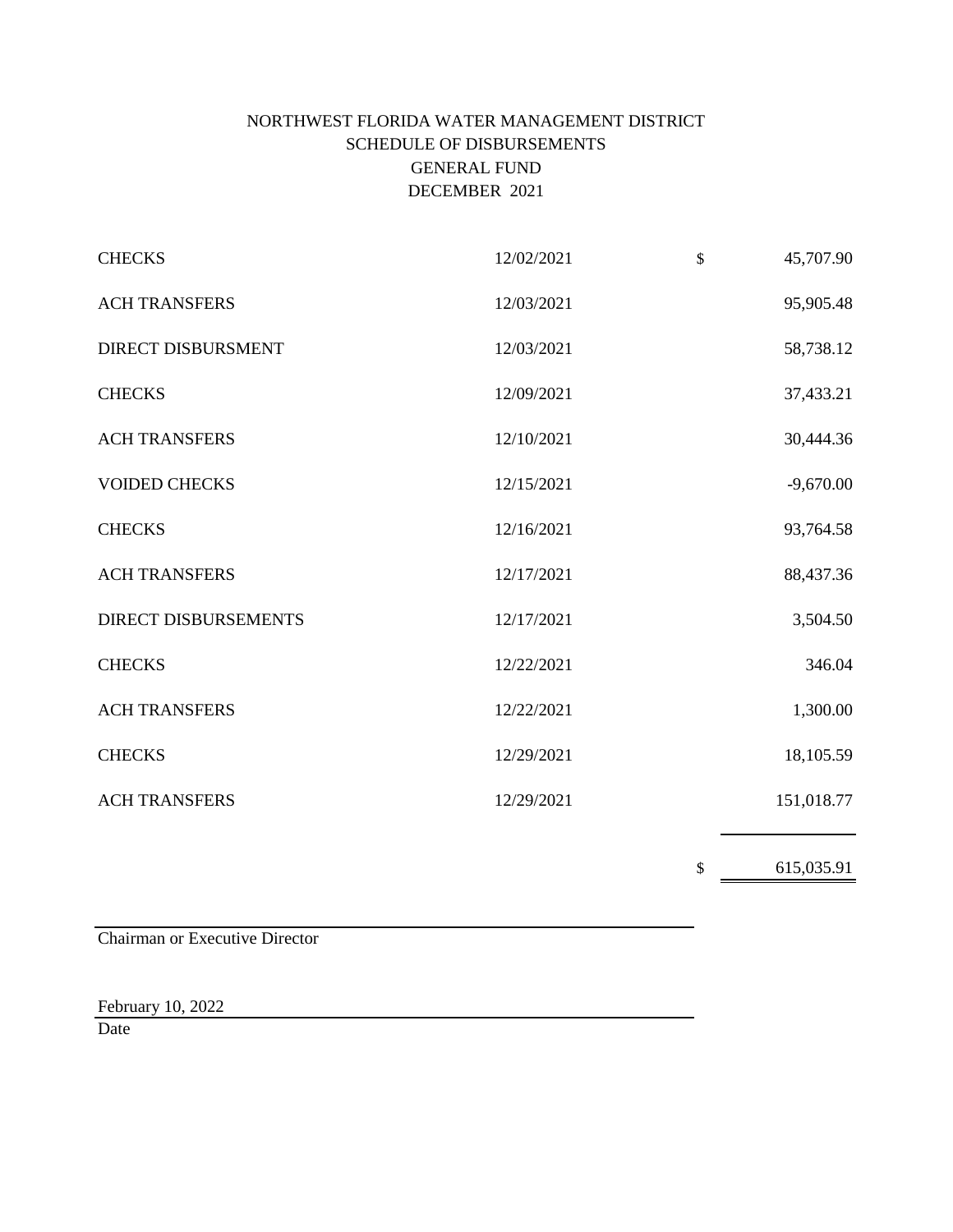| <b>VENDOR NAME</b> |                                               |            |                  | <b>CHECK DATE INVOICE NET INVOICE DESCRIPTION</b> |
|--------------------|-----------------------------------------------|------------|------------------|---------------------------------------------------|
| 2197               | A J TROPHIES & AWARDS INC                     | 12/02/2021 |                  | 243.90 PROMOTIONAL ITEMS                          |
| 4180               | <b>BANK OF AMERICA</b>                        | 12/02/2021 |                  | 30.33 MONTHLY TRANSACTION FEES                    |
| 4180               | <b>BANK OF AMERICA</b>                        | 12/02/2021 |                  | 876.86 TRANSACTION FEES FOR EPERMITT              |
| 5792               | <b>BISHOP STRAW FARMS INC</b>                 | 12/02/2021 |                  | 25,682.25 AG COST SHARE                           |
| 1616               | <b>BLUE CROSS/BLUE SHIELD OF FLORIDA</b>      | 12/02/2021 |                  | 630.20 MEDICARE                                   |
| 4875               | DEPARTMENT OF ECONOMIC OPPORTUNITY            | 12/02/2021 |                  | 175.00 ANNUAL SPECIAL DISTRICT FEE                |
| 26                 | FL. SECRETARY OF STATE DIV OF ADMIN SERV      | 12/02/2021 |                  | 26.74 FAR AD NWFWMD LAND MGMT PLAN                |
| 26                 | FL. SECRETARY OF STATE DIV OF ADMIN SERV      | 12/02/2021 |                  | 25.76 FAR AD NWFWMD LAND MGMT PLAN                |
| 916                | <b>GULF POWER COMPANY</b>                     | 12/02/2021 |                  | 381.24 ELECTRIC DEFUNIAK OFFICE                   |
| 1717               | JACKSON COUNTY PROPERTY APPRAISER             | 12/02/2021 |                  | 640.71 1ST QTR FY2122                             |
| 5393               | REPUBLIC PARKING SYSTEM TALLAHASSEE           | 12/02/2021 |                  | 180.00 PARKING PASS FOR TWO SPACES AT             |
| 4832               | <b>SUN LIFE FINANCIAL</b>                     | 12/02/2021 |                  | 80.10 PREPAID DENTAL                              |
| 4832               | <b>SUN LIFE FINANCIAL</b>                     | 12/02/2021 |                  | 5,681.82 DENTAL                                   |
| 4834               | <b>SUN LIFE FINANCIAL</b>                     | 12/02/2021 |                  | 81.98 EMPLOYEE ASSISTANCE PROGRAM                 |
| 4834               | <b>SUN LIFE FINANCIAL</b>                     | 12/02/2021 |                  | 955.47 LIFE INSURANCE                             |
| 4834               | <b>SUN LIFE FINANCIAL</b>                     | 12/02/2021 |                  | 2,865.80 VOL LIFE                                 |
| 4833               | <b>SUN LIFE FINANCIAL</b>                     | 12/02/2021 |                  | 1,044.11 VOL LTD                                  |
| 5250               | <b>SUN LIFE FINANCIAL VISION</b>              | 12/02/2021 |                  | 624.62 VISION                                     |
| 4614               | ST. JOE TIMBERLAND CO. OF DELAWARE LLC        | 12/02/2021 |                  | 2,500.00 ST JOE P2925482 OVERPMT REFUND           |
| 4557               | <b>VERIZON WIRELESS</b>                       | 12/02/2021 |                  | 1,167.31 CELL PHONES AND JET PACKS                |
| 75                 | WALTON COUNTY PROPERTY APPRAISER              | 12/02/2021 |                  | 313.70 1ST QTR FY 2122 BALANCE                    |
| 5398               | WATKINS ROSS, & CO.                           | 12/02/2021 |                  | 1,500.00 OPEB VALUATION                           |
|                    | <b>TOTAL CHECKS</b>                           |            | 45,707.90<br>-\$ |                                                   |
| 3293               | ANGUS G. ANDREWS, JR.                         | 12/03/2021 |                  | 8,125.00 DFO LEASE AGREEMENT CONTRACT             |
| 5702               | <b>AUTO ALLEY INC</b>                         | 12/03/2021 |                  | 809.81 WMD96202 REPAIRS                           |
| 1617               | <b>CAPITAL HEALTH PLAN</b>                    | 12/03/2021 |                  | 84,604.34 MEDICAL INSURANCE                       |
| 2702               | <b>FISH AND WILDLIFE</b>                      | 12/03/2021 |                  | 2,006.39 LAW ENFORCEMENT CONTRACT                 |
| 4961               | PETER FOLLAND                                 | 12/03/2021 |                  | 126.00 TRAVEL REIMBURSEMENT                       |
| 2663               | PATIENTS FIRST LAKE ELLA MEDICAL CENTER, P.A. | 12/03/2021 |                  | 49.00 LABORATORY TESTING                          |
| 4799               | STAPLES CONTRACT & COMMERCIAL, INC.           | 12/03/2021 |                  | 47.24 OFFICE SUPPLIES                             |
| 5218               | WAGEWORKS, INC.                               | 12/03/2021 |                  | 137.70 FLEXIBLE SPENDING ACCOUNT ADMI             |
|                    | <b>TOTAL ACH TRANFERS</b>                     |            | 95,905.48<br>-S  |                                                   |
| 1616               | <b>BLUE CROSS/BLUE SHIELD OF FLORIDA</b>      | 12/03/2021 |                  | 2,400.06 RETIREE INSURANCE                        |
| 1616               | <b>BLUE CROSS/BLUE SHIELD OF FLORIDA</b>      | 12/03/2021 |                  | 56,338.06 EMPLOYEE MEDICAL INSURANCE              |
|                    | <b>TOTAL DIRECT DISBURSEMENTS</b>             |            | 58,738.12<br>\$  |                                                   |
|                    | <b>TOTAL AP</b>                               |            | \$<br>200,351.50 |                                                   |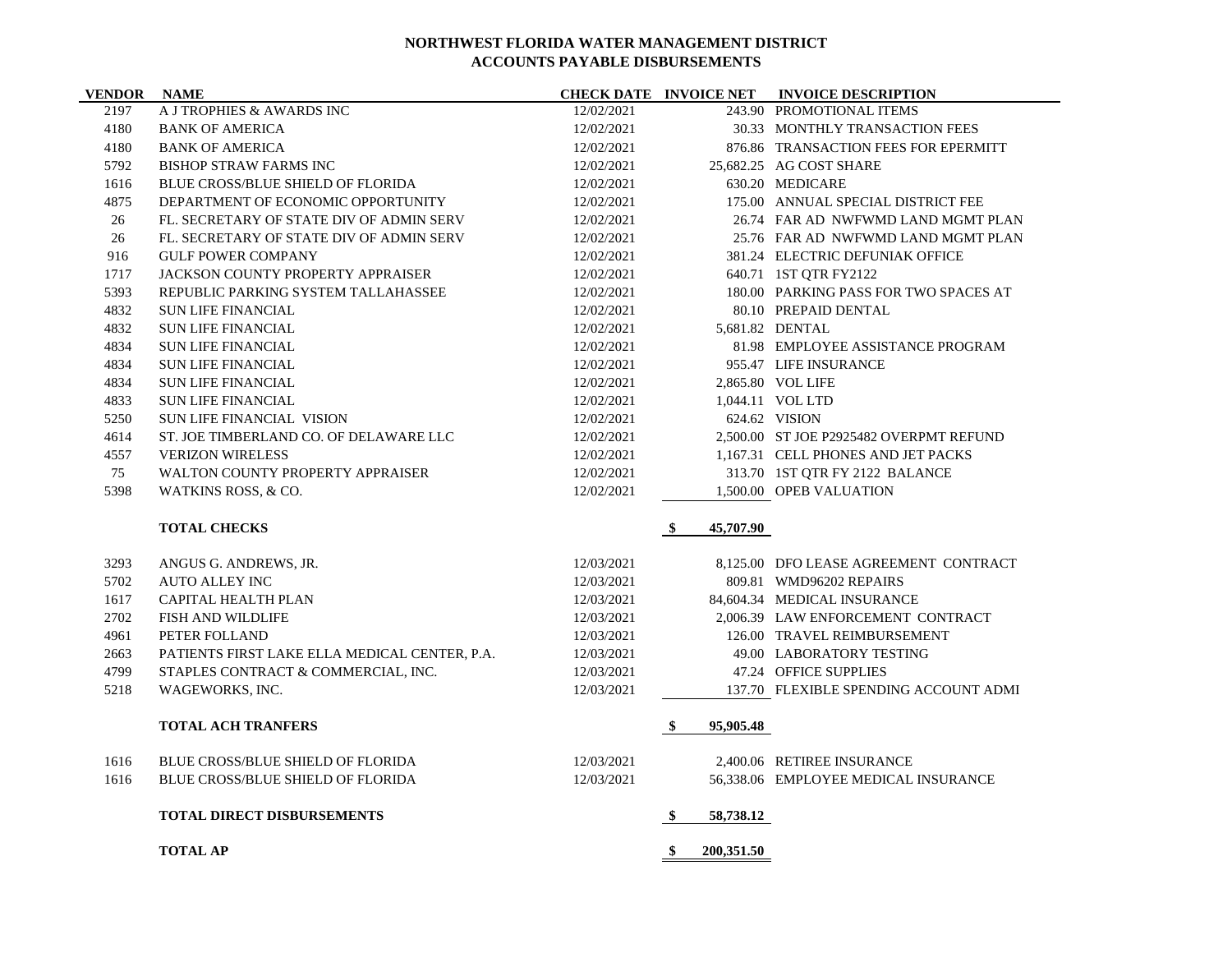| <b>VENDOR NAME</b> |                                          |            |                  | CHECK DATE INVOICE NET INVOICE DESCRIPTION |
|--------------------|------------------------------------------|------------|------------------|--------------------------------------------|
| 96                 | APALACHICOLA/CARRABELLE TIMES            | 12/09/2021 |                  | 84.00 LEGAL ADS-WATER USE PERMITS          |
| 95                 | AT&T                                     | 12/09/2021 |                  | 347.94 PHONE SERVICE - EFO                 |
| 5131               | <b>CITY OF DEFUNIAK SPRINGS</b>          | 12/09/2021 |                  | 205.72 WATER/ SEWER DEFUNIAK SPRINGS       |
| 2241               | DEPT. OF THE INTERIOR - USGS             | 12/09/2021 |                  | 907.50 JOINT FUNDING AGREEMENT JFA002      |
| 3424               | MIDTOWN PRINT CO.                        | 12/09/2021 |                  | 124.00 BUSINESS CARDS FOR LANDS (DAN,      |
| 3424               | MIDTOWN PRINT CO.                        | 12/09/2021 |                  | 25.00 BUSINESS CARDS-BAILEY                |
| 4748               | <b>EAST MILTON WATER SYSTEM</b>          | 12/09/2021 |                  | 21.21 WATER MILTON OFFICE                  |
| 2713               | FL DEPT OF AG. & CONSUMER SERVICES       | 12/09/2021 |                  | 175.00 PRESCRIBED FIRE TRAINING CORRE      |
| 2701               | FLORIDA MUNICIPAL INSURANCE TRUST        | 12/09/2021 |                  | 24,969.75 SECOND INSTALLMENT FY 21/22      |
| 26                 | FL. SECRETARY OF STATE DIV OF ADMIN SERV | 12/09/2021 |                  | 32.34 LEGAL ADS FOR GOVERNING BOARD        |
| 3193               | <b>INSURANCE INFORMATION EXCHANGE</b>    | 12/09/2021 |                  | 50.80 BACKGROUND SCREENING                 |
| 2299               | LIBERTY COUNTY SOLID WASTE               | 12/09/2021 |                  | 40.00 SOLID WASTE DUMPSTER - FL RIVER      |
| 3266               | LOWE'S COMPANIES INC.                    | 12/09/2021 |                  | 170.94 LED BULBS FOR HQ                    |
| 1205               | OFFICE DEPOT, INC.                       | 12/09/2021 |                  | 67.73 CALENDARS AND OFFICE SUPPLIES        |
| 1205               | OFFICE DEPOT, INC.                       | 12/09/2021 |                  | 7.17 CALENDARS AND OFFICE SUPPLIES         |
| 5610               | OKALOOSA-WALTON SECURITY & SURVEILLANCE  | 12/09/2021 |                  | 75.00 DFO SECURITY                         |
| 5629               | ROAD MART OF FLORIDA, LLC                | 12/09/2021 |                  | 2,518.77 WMD 2425 REPAIRS                  |
| 110                | TALQUIN ELECTRIC COOPERATIVE, INC.       | 12/09/2021 |                  | 72.20 SECURITY LIGHTS - HQ                 |
| 110                | TALQUIN ELECTRIC COOPERATIVE, INC.       | 12/09/2021 |                  | 295.12 WATER/SEWER - HO                    |
| 110                | TALQUIN ELECTRIC COOPERATIVE, INC.       | 12/09/2021 |                  | 2,470.46 ELECTRIC - HQ                     |
| 5801               | TALQUIN PORTABLE RESTROOMS, INC          | 12/09/2021 |                  | 165.00 ADA PORTABLE TOILET FOR REVELL      |
| 3568               | THOMPSON TRACTOR CO., INC.               | 12/09/2021 |                  | 1.620.31 CAT D5 DOZER REPAIRS              |
| 5823               | TROPIC ENTERPRISES LLC                   | 12/09/2021 |                  | 2,251.00 UTILITY TRAILER                   |
| 3941               | TYLER TECHNOLOGIES, INC.                 | 12/09/2021 |                  | 309.50 CHECK STOCK FOR AP & PR             |
| 4286               | ULINE, INC.                              | 12/09/2021 |                  | 426.75 FOAM CORE BOARDS FOR MAPS           |
|                    | <b>TOTAL CHECKS</b>                      |            | -\$<br>37,433.21 |                                            |
| 5702               | <b>AUTO ALLEY INC</b>                    | 12/10/2021 |                  | 2,043.51 MAJOR MAINTENANCE/REPAIRS FOR WMD |
| 5824               | <b>DAVID STANFORD</b>                    | 12/10/2021 |                  | 90.00 TRAVEL REIMBURSEMENT                 |
| 4961               | PETER FOLLAND                            | 12/10/2021 |                  | 90.00 TRAVEL REIMBURSEMENT                 |
| 3337               | FORESTECH CONSULTING                     | 12/10/2021 |                  | 400.00 LAND MGMT DATATBASE CONTRACT #      |
| 3942               | A & W VENTURES, L.C.                     | 12/10/2021 |                  | 225.00 PORTABLE HANDICAPPED TOILET FO      |
| 5368               | KOUNTRY RENTAL NWF, INC.                 | 12/10/2021 |                  | 8,855.00 SERVICE FOR PORTABLE TOILETS-C    |
| 5227               | <b>MAC'S AUTO SERVICE</b>                | 12/10/2021 |                  | 808.68 REPAIRS AND OIL CHANGE TO WMD2436   |
| 4368               | PROFESSIONAL HEALTH EXAMINERS            | 12/10/2021 |                  | 100.00 LABORATORY TESTING                  |
| 5614               | ZACHARY J. SELLERS                       | 12/10/2021 |                  | 925.00 DFO OFFICE JANITORIAL SERVICES      |
| 5651               | SGS TECHNOLOGIE, LLC                     | 12/10/2021 |                  | 373.33 HOSTING & MAINTAINING DIST WEB      |
| 4799               | STAPLES CONTRACT & COMMERCIAL, INC.      | 12/10/2021 |                  | 61.94 OFFICE SUPPLIES                      |
| 4955               | TERRY'S HOME & LAWN MAINTENANCE, INC.    | 12/10/2021 |                  | 4,481.90 RECREATION SITE CLEAN UP AND M    |
| 4955               | TERRY'S HOME & LAWN MAINTENANCE, INC.    | 12/10/2021 |                  | 200.00 JANITORIAL SERVICES FOR THE MI      |
| 5337               | VANASSEE HANGEN BRUSTLIN, INC.           | 12/10/2021 |                  | 9.900.00 AGREEMENT FOR AS NEEDED SERVIC    |
|                    |                                          |            |                  |                                            |

EXTREME LOGISTICS GULF COAST, LLC 12/10/2021 200.00 PORTABLE TOILETS FOR WEST REGI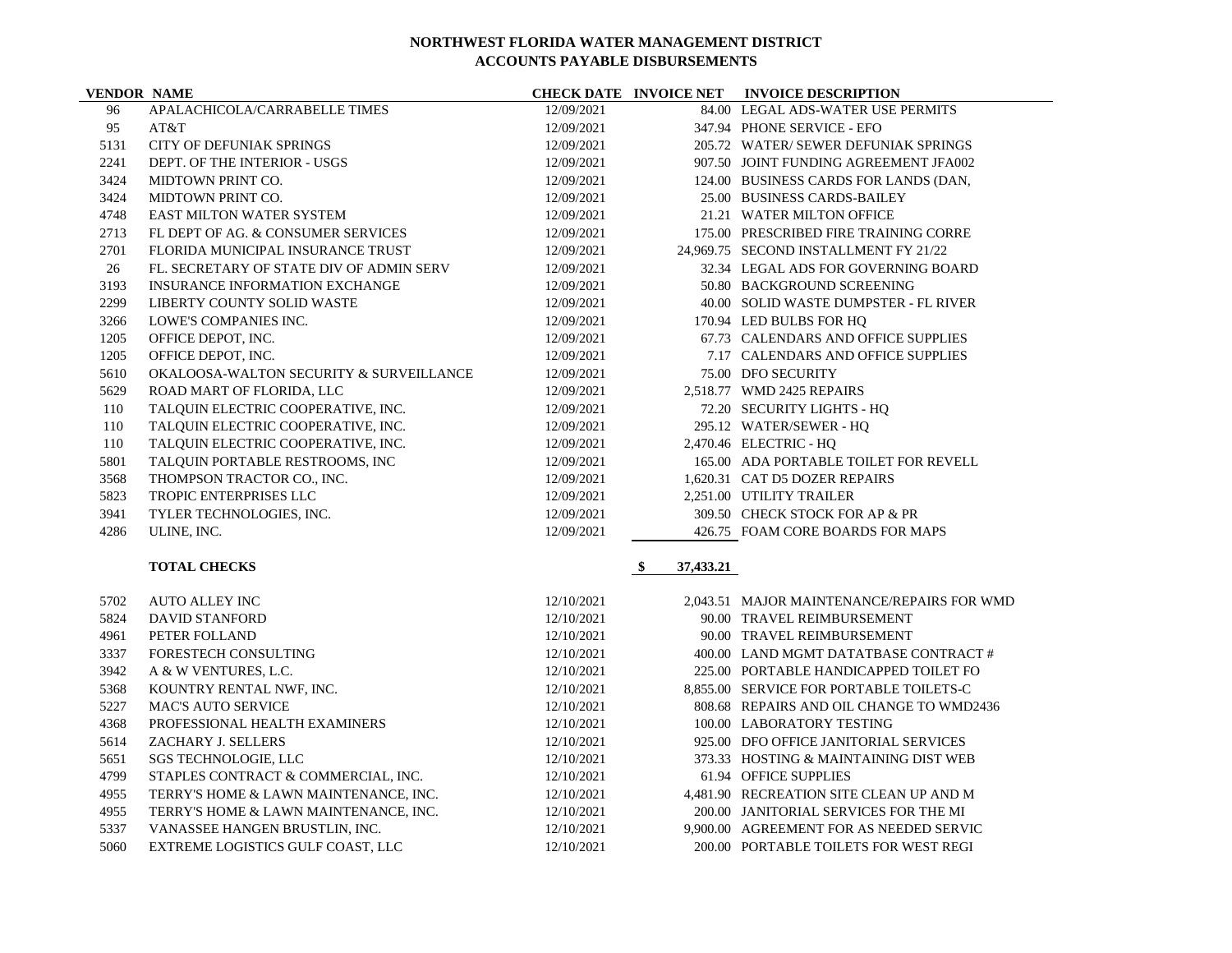| <b>VENDOR NAME</b> |                                   | <b>CHECK DATE INVOICE NET</b> |           | <b>INVOICE DESCRIPTION</b>            |
|--------------------|-----------------------------------|-------------------------------|-----------|---------------------------------------|
| 5060               | EXTREME LOGISTICS GULF COAST. LLC | 12/10/2021                    |           | 115.00 PORTABLE TOILETS FOR WEST REGI |
| 5060               | EXTREME LOGISTICS GULF COAST. LLC | 12/10/2021                    |           | 230.00 PORTABLE TOILETS FOR WEST REGI |
| 5060               | EXTREME LOGISTICS GULF COAST, LLC | 12/10/2021                    |           | 230.00 PORTABLE TOILETS FOR WEST REGI |
| 5060               | EXTREME LOGISTICS GULF COAST, LLC | 12/10/2021                    |           | 115.00 PORTABLE TOILETS FOR WEST REGI |
| 5060               | EXTREME LOGISTICS GULF COAST, LLC | 12/10/2021                    |           | 200.00 PORTABLE TOILETS FOR WEST REGI |
| 5060               | EXTREME LOGISTICS GULF COAST, LLC | 12/10/2021                    |           | 370.00 PORTABLE TOILETS FOR WEST REGI |
| 5060               | EXTREME LOGISTICS GULF COAST. LLC | 12/10/2021                    |           | 200.00 PORTABLE TOILETS FOR WEST REGI |
| 5060               | EXTREME LOGISTICS GULF COAST. LLC | 12/10/2021                    |           | 115.00 PORTABLE TOILETS FOR WEST REGI |
| 5060               | EXTREME LOGISTICS GULF COAST. LLC | 12/10/2021                    |           | 115.00 PORTABLE TOILETS FOR WEST REGI |
|                    | <b>TOTAL ACH TRANSFERS</b>        |                               | 30,444.36 |                                       |
|                    | <b>TOTAL AP</b>                   |                               | 67,877.57 |                                       |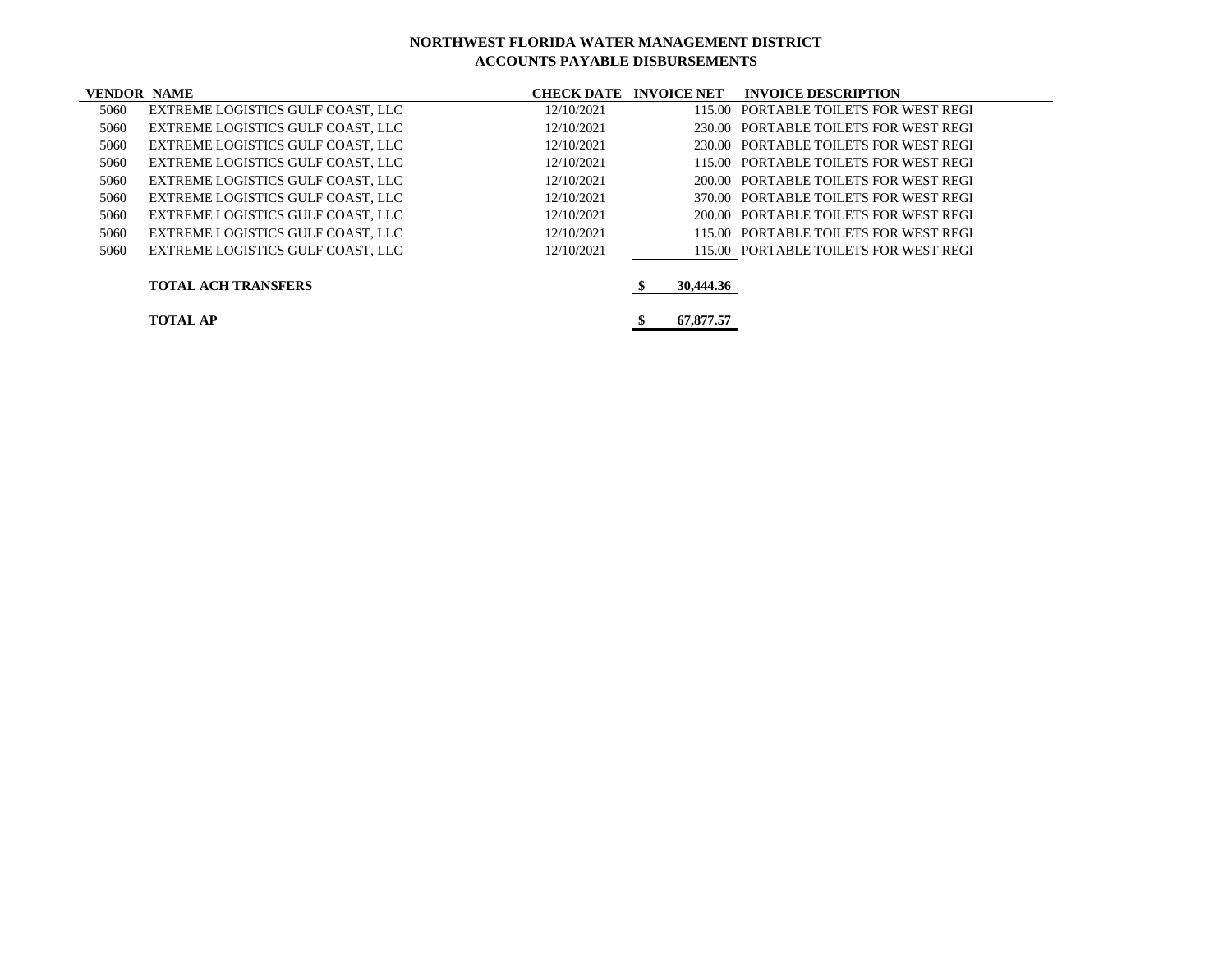**VENDOR NAME CHECK DATE INVOICE NET INVOICE DESCRIPTION**

| 5028 | <b>AQUATIC INFORMATICS INC</b>        | 12/16/2021 |                 | 7,200.00 ADDITIONAL REPORT MODULE FOR A     |
|------|---------------------------------------|------------|-----------------|---------------------------------------------|
| 5028 | AQUATIC INFORMATICS INC               | 12/16/2021 |                 | 2,400.00 AQUARIUS DATA MIGRATION            |
| 5821 | <b>B&amp;C FIRE SAFETY INC</b>        | 12/16/2021 |                 | 656.25 ALARM AND FIRE EXTINGUSIHER IN       |
| 2992 | <b>BANK OF AMERICA</b>                | 12/16/2021 |                 | 433.44 ONLINE ACCESS TO BANK ACCOUNT        |
| 2992 | <b>BANK OF AMERICA</b>                | 12/16/2021 |                 | 1,083.45 NOV 2021 ANALYSIS STATEMENT        |
| 5580 | <b>JAMES BARNES</b>                   | 12/16/2021 |                 | 4,605.00 AG BMP COST SHARE AGREEMENT        |
| 4676 | <b>CITY OF MILTON FLORIDA</b>         | 12/16/2021 |                 | 76.13 DUMPSTER SERVICE                      |
| 4676 | <b>CITY OF MILTON FLORIDA</b>         | 12/16/2021 |                 | 46.45 SEWER MILTON OFFICE                   |
| 5739 | DARRYL BOUDREAU                       | 12/16/2021 |                 | 400.34 TRAVEL REIMBURSEMENT                 |
| 2171 | ESRI, INCORPORATED                    | 12/16/2021 |                 | 65,400.00 ESRI ENTERPRISE ADVANTAGE PROG    |
| 5813 | <b>GARBOLOGIST LLC</b>                | 12/16/2021 |                 | 80.00 RENTAL/SERVICE OF PORTABLE & C        |
| 5813 | <b>GARBOLOGIST LLC</b>                | 12/16/2021 |                 | 115.00 RENTAL/SERVICE OF PORTABLE & C       |
| 5813 | <b>GARBOLOGIST LLC</b>                | 12/16/2021 |                 | 115.00 RENTAL/SERVICE OF PORTABLE & C       |
| 5813 | <b>GARBOLOGIST LLC</b>                | 12/16/2021 |                 | 195.00 RENTAL/SERVICE OF PORTABLE & C       |
| 5813 | <b>GARBOLOGIST LLC</b>                | 12/16/2021 |                 | 195.00 RENTAL/SERVICE OF PORTABLE & C       |
| 5813 | <b>GARBOLOGIST LLC</b>                | 12/16/2021 |                 | 95.00 RENTAL/SERVICE OF PORTABLE & C        |
| 5813 | <b>GARBOLOGIST LLC</b>                | 12/16/2021 |                 | 95.00 RENTAL/SERVICE OF PORTABLE & C        |
| 916  | <b>GULF POWER COMPANY</b>             | 12/16/2021 |                 | 457.20 MILTON ELECTRIC                      |
| 5807 | HERON'S LANDING DEVELOPMENT LLC       | 12/16/2021 |                 | 100.00 HERON'S LAND P299137 OVERPMT REFUND  |
| 698  | KONICA MINOLTA BUSINESS SOLUTIONS USA | 12/16/2021 |                 | 224.18 KONICA MINOLTA COPIER LEASE RE       |
| 698  | KONICA MINOLTA BUSINESS SOLUTIONS USA | 12/16/2021 |                 | 289.47 KONICA MINOLTA COPIER LEASE RE       |
| 698  | KONICA MINOLTA BUSINESS SOLUTIONS USA | 12/16/2021 |                 | 211.62 KONICA MINOLTA COPIER LEASE RE       |
| 698  | KONICA MINOLTA BUSINESS SOLUTIONS USA | 12/16/2021 |                 | 100.92 KONICA MINOLTA COPIER LEASE RE       |
| 698  | KONICA MINOLTA BUSINESS SOLUTIONS USA | 12/16/2021 |                 | 221.56 KONICA MINOLTA COPIER LEASE RE       |
| 698  | KONICA MINOLTA BUSINESS SOLUTIONS USA | 12/16/2021 |                 | 116.73 KONICA MINOLTA COPIER LEASE RE       |
| 698  | KONICA MINOLTA BUSINESS SOLUTIONS USA | 12/16/2021 |                 | 212.08 KONICA MINOLTA COPIER LEASE RE       |
| 698  | KONICA MINOLTA BUSINESS SOLUTIONS USA | 12/16/2021 |                 | 201.66 KONICA MINOLTA COPIER LEASE RE       |
| 5444 | PENSACOLA SHOE HOSPITAL & BOOT STORE  | 12/16/2021 |                 | 149.95 SAFETY BOOTS-DUC LE                  |
| 5251 | RANDSTAD NORTH AMERICA, INC.          | 12/16/2021 |                 | 2,775.00 RANDSTAD PROFESSIONAL STAFF AUG    |
| 5737 | TELECHECK SERVICES, INC.              | 12/16/2021 |                 | 50.00 FEES FOR ONLINE PAYMENTS              |
| 5737 | TELECHECK SERVICES, INC.              | 12/16/2021 |                 | 60.40 EPERMITTING FEES-TELECHECK            |
| 5825 | THE PRINT SHOP INC                    | 12/16/2021 |                 | 1.402.75 SIGNAGE FOR TRAIL CLOSURES AND     |
| 5627 | W.H. BENSON & COMPANY                 | 12/16/2021 |                 | 4,000.00 REVIEW APPRAISAL OF PEACOCK BRIDGE |
|      | <b>TOTAL CHECKS</b>                   |            | 93,764.58<br>\$ |                                             |
| 5625 | TRIGG, CATLETT & ASSOCIATES           | 12/17/2021 |                 | 4,900.00 APPRAISAL OF PEACOCK BRIDGE TRACT  |
| 5687 | COLLINS LAND SERVICES, INC.           | 12/17/2021 |                 | 49,683.25 HURRICANE MICHAEL REPAIR          |
| 5824 | <b>DAVID STANFORD</b>                 | 12/17/2021 |                 | 126.00 TRAVEL REIMBURSEMENT                 |
| 45   | <b>DMS</b>                            | 12/17/2021 |                 | 10.94 LAN PORTS AND INTRANET/INTERNET       |

 DMS 12/17/2021 93.20 MILTON LOCAL 45 DMS 12/17/2021 1,604.49 HQ LOCAL

DMS 12/17/2021 51.03 HQ LONG DISTANCE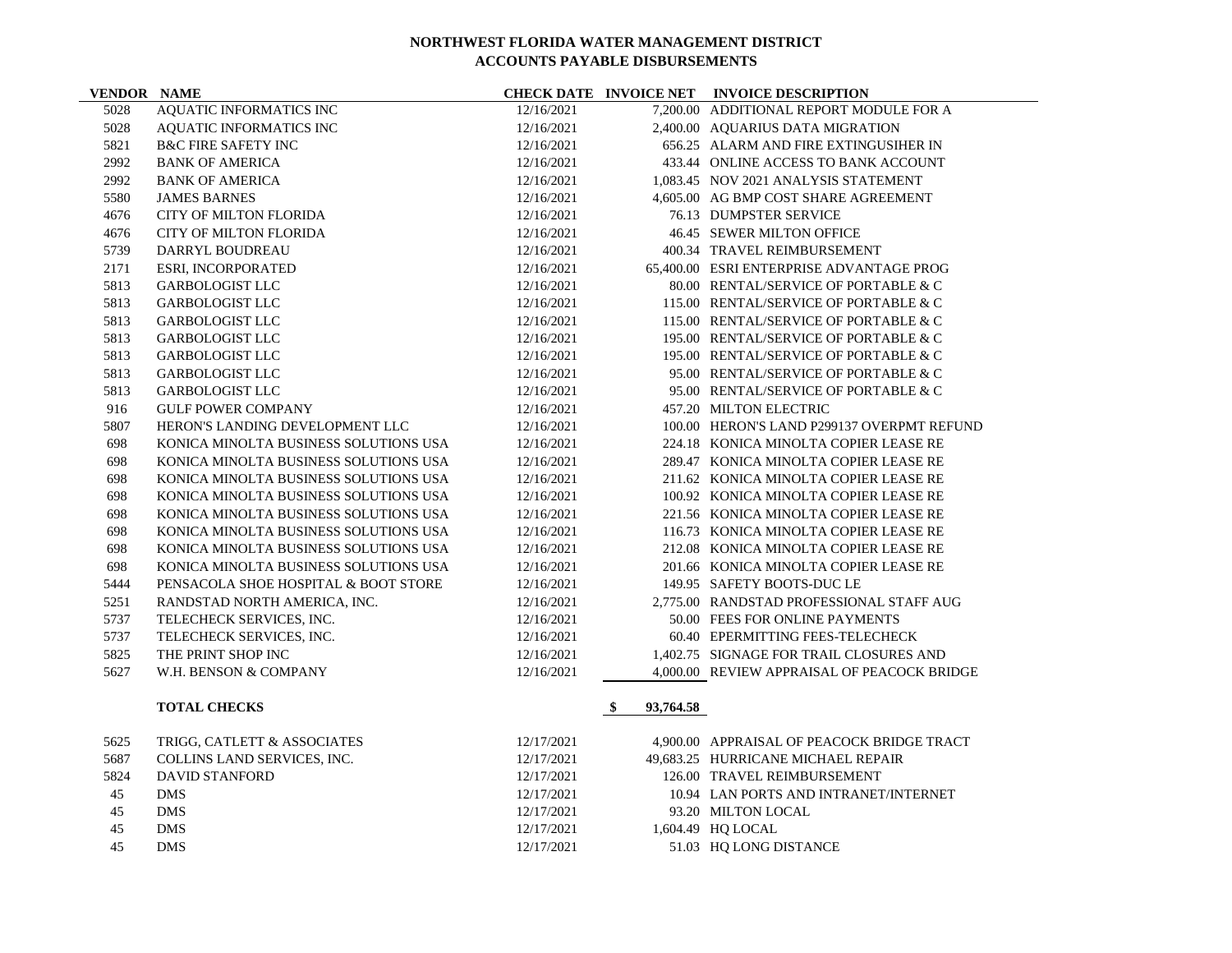**VENDOR NAME CHECK DATE INVOICE NET INVOICE DESCRIPTION**

| 45   | <b>DMS</b>             |                                      | 12/17/2021 |                  | 1.981.86 DEFUNIAK ETHERNET AND LONG DISTANCE |
|------|------------------------|--------------------------------------|------------|------------------|----------------------------------------------|
| 45   | <b>DMS</b>             |                                      | 12/17/2021 |                  | 659.01 DEFUNIAK LOCAL PHONE                  |
| 45   | <b>DMS</b>             |                                      | 12/17/2021 |                  | 7.94 CONFERENCE CALLS                        |
| 45   | <b>DMS</b>             |                                      | 12/17/2021 |                  | 0.82 MILTON LONG DISTANCE                    |
| 45   | <b>DMS</b>             |                                      | 12/17/2021 |                  | 0.17 LAN PORTS AND INTRANET/INTERNET         |
| 45   | <b>DMS</b>             |                                      | 12/17/2021 |                  | 8,259.94 HEADQUARTERS ETHERNET               |
| 4855 |                        | <b>ENVIRON SERVICES INCORPORATED</b> | 12/17/2021 |                  | 2,079.17 JANITORIAL SERVICES FOR HQ          |
| 4807 | <b>WEX BANK</b>        |                                      | 12/17/2021 |                  | 1,114.36 FLEET/FACILITIES - WEX              |
| 4807 | <b>WEX BANK</b>        |                                      | 12/17/2021 |                  | 1.792.01 RMD - WEX                           |
| 4807 | <b>WEX BANK</b>        |                                      | 12/17/2021 |                  | 3,351.04 LANDS - WEX                         |
| 4807 | <b>WEX BANK</b>        |                                      | 12/17/2021 |                  | 2,952.35 REG - WEX                           |
| 4807 | <b>WEX BANK</b>        |                                      | 12/17/2021 |                  | (520.27) IST QTR REBATE                      |
| 4961 | PETER FOLLAND          |                                      | 12/17/2021 |                  | 126.00 TRAVEL REIMBURSEMENT                  |
| 5368 |                        | KOUNTRY RENTAL NWF, INC.             | 12/17/2021 |                  | 207.50 CLEANING ECONFINA FIELD OFFICE        |
| 5337 |                        | VANASSEE HANGEN BRUSTLIN, INC.       | 12/17/2021 |                  | 9,900.00 AGREEMENT FOR AS NEEDED SERVIC      |
| 5218 | WAGEWORKS, INC.        |                                      | 12/17/2021 |                  | 56.55 FLEXIBLE SPENDING ACCOUNT ADMI         |
|      |                        |                                      |            |                  |                                              |
|      |                        | <b>TOTAL ACH TRANSFERS</b>           |            | 88,437.36<br>-\$ |                                              |
|      |                        |                                      |            |                  |                                              |
| 2967 | <b>BANK OF AMERICA</b> |                                      | 12/17/2021 |                  | 2.829.16 NOVEMBER 2021 P-CARD                |
| 2967 | <b>BANK OF AMERICA</b> |                                      | 12/17/2021 |                  | 50.00 REG SUNPASS                            |
| 2967 | <b>BANK OF AMERICA</b> |                                      | 12/17/2021 |                  | 44.99 AMAZON ORDER FOR IT ITEMS              |
| 2967 | <b>BANK OF AMERICA</b> |                                      | 12/17/2021 | 9.99             | DIGITAL SUBSCRIPTION TO THE GA               |
| 2967 | <b>BANK OF AMERICA</b> |                                      | 12/17/2021 |                  | 27.72 DIGITAL NEWSPAPER SUBSCRIPTION         |
| 2967 | <b>BANK OF AMERICA</b> |                                      | 12/17/2021 |                  | 9.99 DIGITAL SUBSCRIPTION TO TALLAH          |

2967 BANK OF AMERICA 12/17/2021 15.96 DIGITAL NEWSPAPER SUBSCRIPTION BANK OF AMERICA 12/17/2021 9.99 DIGITAL NEWSPAPER SUBSCRIPTION BANK OF AMERICA 12/17/2021 9.99 DIGITAL NEWSPAPER SUBSCRIPTION

|      | <b>TOTAL DIRECT DISBURSEMENTS</b> |            | 3,504.50 |                                             |
|------|-----------------------------------|------------|----------|---------------------------------------------|
| 5707 | REFUND PAYEEZY                    | 12/17/2021 |          | 50.00 REFUND WITHDRAWN WELL PERMIT 302467-1 |
| 5707 | REFUND PAYEEZY                    | 12/17/2021 |          | 50.00 REFUND WITHDRAWN WELL PERMIT 302475-1 |
| 2967 | BANK OF AMERICA                   | 12/17/2021 |          | 275.09 REG CALENDARS & OFFICE SUPPLIE       |
| 2967 | BANK OF AMERICA                   | 12/17/2021 |          | 67.69 AMAZON - OFFICE SUPPLIES              |

BANK OF AMERICA 12/17/2021 53.93 FIELD SUPPLIES-AMAZON

**TOTAL AP \$ 185,706.44**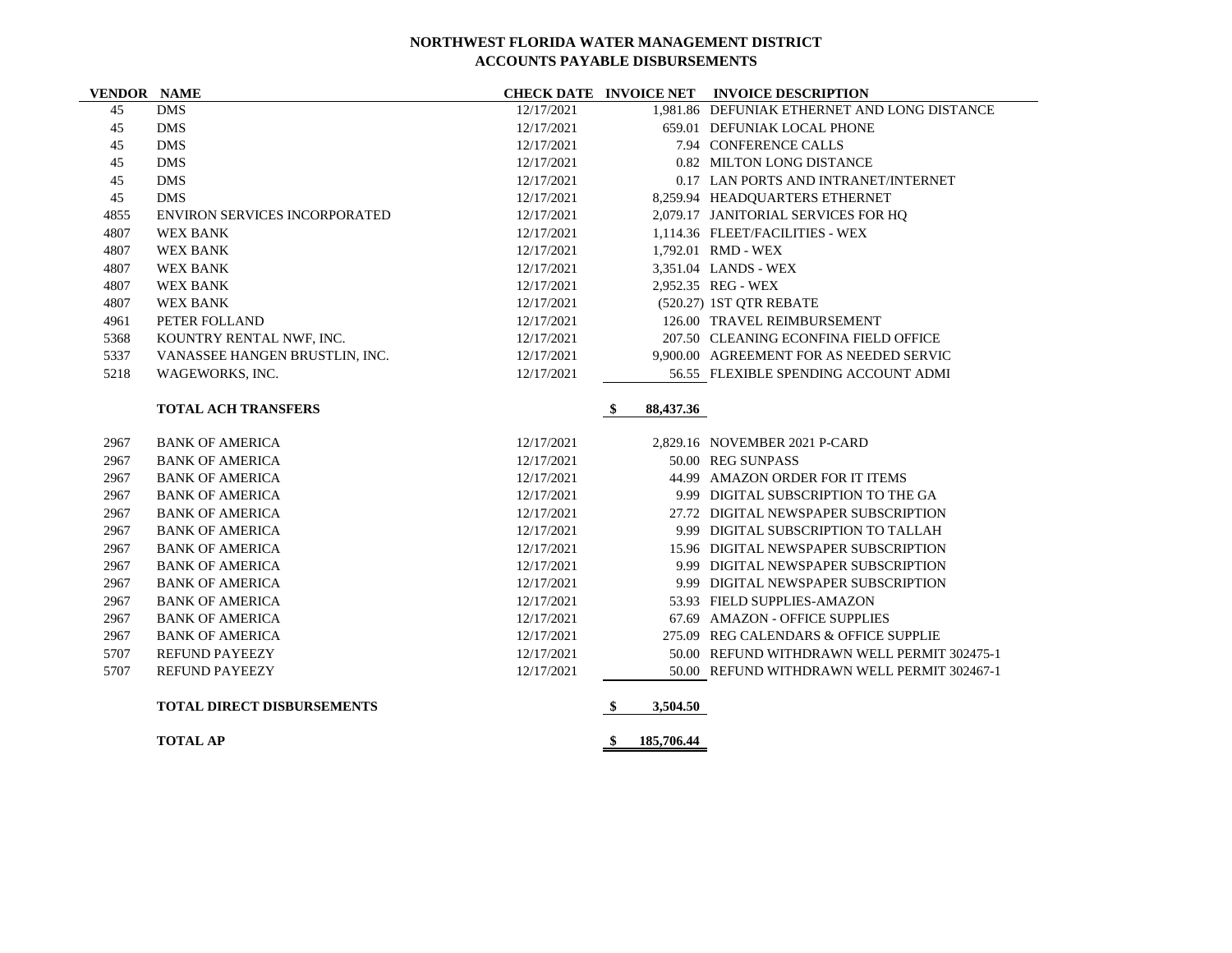| <b>VENDOR NAME</b> |                                            | <b>CHECK DATE</b> |          | <b>INVOICE NET INVOICE DESCRIPTION</b> |
|--------------------|--------------------------------------------|-------------------|----------|----------------------------------------|
| 3289               | <b>CITY OF TALLAHASSEE</b>                 | 12/22/2021        |          | 42.19 LAKESHORE & I10                  |
| 2291               | <b>GULF COAST ELECTRIC COOPERATIVE.INC</b> | 12/22/2021        |          | 244.44 ELECTRIC SERVICE EFO            |
| 4038               | WINDSTREAM COMMUNICATIONS                  | 12/22/2021        |          | 59.41 800 NUMBERS & EFO LONG DISTANCE  |
|                    | <b>TOTAL CHECKS</b>                        |                   | 346.04   |                                        |
| 3813               | PENNINGTON, P.A.                           | 12/22/2021        |          | 1300.00 LEGAL COUNSEL                  |
|                    | <b>TOTAL ACH TRANSFERS</b>                 |                   | 1,300.00 |                                        |
|                    | <b>TOTAL AP</b>                            |                   | 1,646.04 |                                        |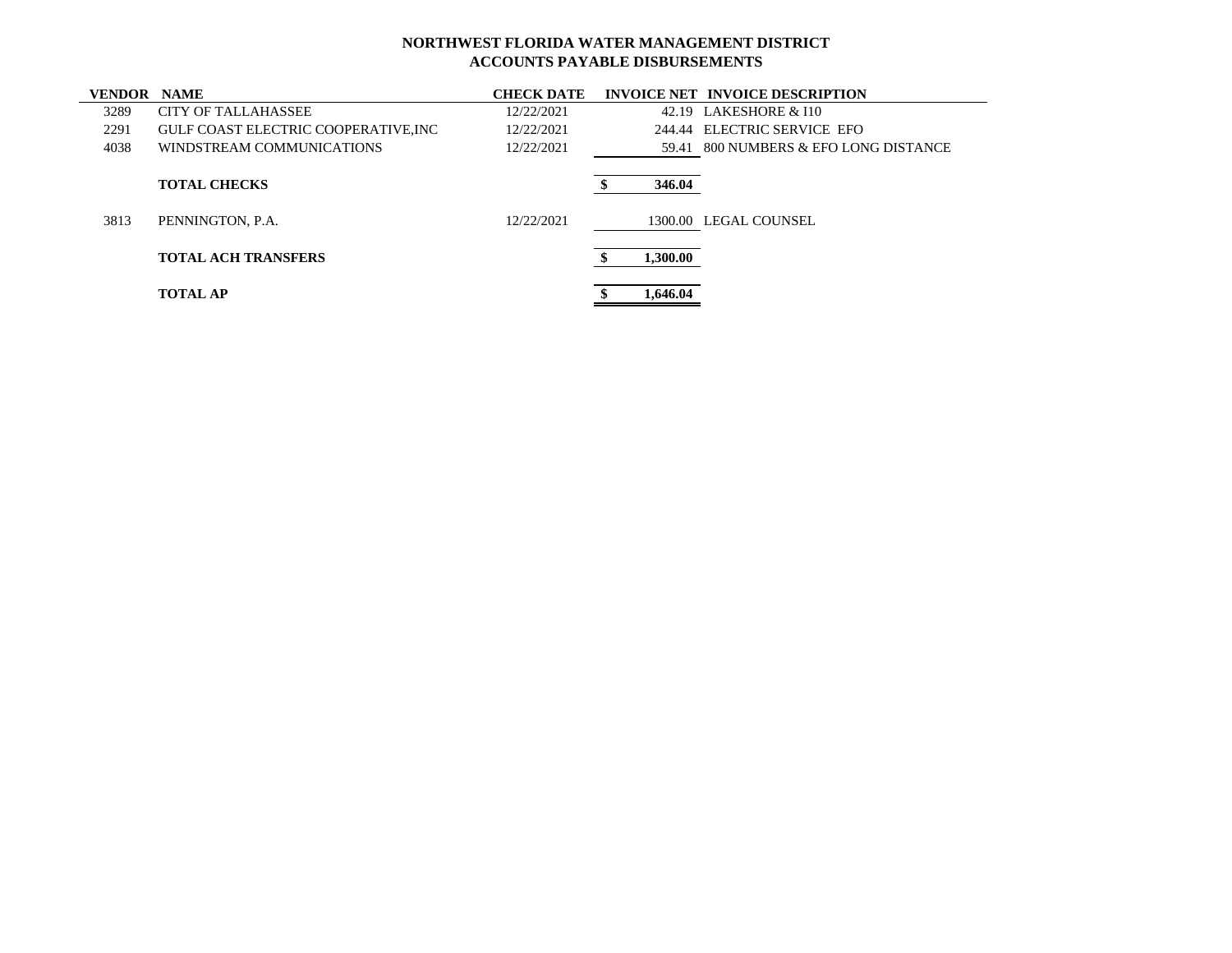| <b>VENDOR NAME</b> |                                                                        | <b>CHECK DATE</b>        |                 | INVOICE NET INVOICE DESCRIPTION                            |
|--------------------|------------------------------------------------------------------------|--------------------------|-----------------|------------------------------------------------------------|
| 4923               | <b>JOHN ALTER</b>                                                      | 12/29/2021               |                 | 56.07 TRAVEL REIMBURSEMENT                                 |
| 4923               | <b>JOHN ALTER</b>                                                      | 12/29/2021               |                 | 89.32 TRAVEL REIMBURSEMENT                                 |
| 4180               | <b>BANK OF AMERICA</b>                                                 | 12/29/2021               |                 | 814.84 TRANSACTION FEES FOR EPERMITT                       |
| 4180               | <b>BANK OF AMERICA</b>                                                 | 12/29/2021               |                 | 29.95 MONTHLY TRANSACTION FEES                             |
| 3158               | BELL, GRIFFITH & ASSOCIATES, INC.                                      | 12/29/2021               |                 | 5,000.00 APPRAISAL OF BRANDON AND FACIA                    |
| 3784               | CULLIGAN WATER SERVICES, INC                                           | 12/29/2021               |                 | 50.00 REFUND WELL PERMIT 3017441 MI                        |
| 2713               | FL DEPT OF AG. & CONSUMER SERVICES                                     | 12/29/2021               |                 | 972.00 PRESCRIBED BURN ASSISTANCE                          |
| 5790               | <b>GADSDEN COUNTY NEWS CORP</b>                                        | 12/29/2021               |                 | 68.25 LEGAL ADSWATER USE PERMITS                           |
| 5474               | HATCHER PUBLISHING INC                                                 | 12/29/2021               |                 | 32.50 LEGAL ADSWATER USE PERMITS                           |
| 5827               | HELTON BROTHERS FARM                                                   | 12/29/2021               |                 | 1,500.00 REFUND FOR OVERPAYMENT FOR P 72062                |
| 61                 | JACKSON COUNTY FLORIDAN                                                | 12/29/2021               |                 | 80.20 LEGAL ADSWATER USE PERMITS                           |
| 1695               | <b>JAMES MOORE &amp; COMPANY</b>                                       | 12/29/2021               |                 | 6,500.00 INDEPENDANT AUDITOR SERVICES                      |
| 3266               | LOWE'S COMPANIES INC.                                                  | 12/29/2021               |                 | 90.24 8FT BI PINS BULBS FOR EFO                            |
| 5104               | MASSEY SERVICES, INC.                                                  | 12/29/2021               |                 | 350.00 INSPECTION/EXTERMINATION OF WA                      |
| 5610               | OKALOOSAWALTON SECURITY & SURVEILLANCE                                 | 12/29/2021               |                 | 75.00 DFO SECURITY                                         |
| 4849               | <b>NICK PATRONIS</b>                                                   | 12/29/2021               |                 | 51.94 TRAVEL REIMBURSEMENT                                 |
| 4849               | <b>NICK PATRONIS</b>                                                   | 12/29/2021               |                 | 89.00 TRAVEL REIMBURSEMENT                                 |
| 62                 | PENSACOLA NEWSJOURNAL                                                  | 12/29/2021               |                 | 121.86 LEGAL ADSWATER USE PERMITS                          |
| 62                 | PENSACOLA NEWSJOURNAL                                                  | 12/29/2021               |                 | 119.54 LEGAL ADSWATER USE PERMITS                          |
| 5629               | ROAD MART OF FLORIDA, LLC                                              | 12/29/2021               |                 | 2,014.88 WMD 2434 TIRES AND REPAIRS                        |
|                    |                                                                        |                          |                 |                                                            |
|                    | <b>TOTAL CHECKS</b>                                                    |                          | \$<br>18,105.59 |                                                            |
| 3293               | ANGUS G. ANDREWS, JR.                                                  | 12/29/2021               |                 | 106.80 TRAVEL REIMBURSEMENT                                |
| 4742               | <b>BRECK BRANNEN</b>                                                   | 12/29/2021               |                 | 88.11 TRAVEL REIMBURSEMENT                                 |
| 5450               | <b>CAITLIN BRONGEL</b>                                                 | 12/29/2021               |                 | 408.51 TRAVEL REIMBURSEMENT                                |
| 4845               | <b>CALHOUN COUNTY SHERIFF'S OFFICE</b>                                 | 12/29/2021               |                 | 625.48 LAW ENFORCEMENT/SECURITY SERVI                      |
| 3771               | <b>CHOCTAWHATCHEE BASIN ALLIANCE</b>                                   | 12/29/2021               |                 | 39.462.61 LIVE OAK POINT LIVING SHORELINES                 |
| 5687               | COLLINS LAND SERVICES, INC.                                            | 12/29/2021               |                 | 54,452.84 HURRICANE MICHAEL REPAIR                         |
| 5739               | DARRYL BOUDREAU                                                        | 12/29/2021               |                 | 8.00 TRAVEL REIMBURSEMENT                                  |
| 5739               | DARRYL BOUDREAU                                                        | 12/29/2021               |                 | 462.04 TRAVEL REIMBURSEMENT                                |
| 5824               | <b>DAVID STANFORD</b>                                                  | 12/29/2021               |                 | 146.00 TRAVEL REIMBURSEMENT                                |
| 5824               | <b>DAVID STANFORD</b>                                                  | 12/29/2021               |                 | 79.00 TRAVELREIMBURSMENT                                   |
| 97                 | THE DEFUNIAK HERALD                                                    | 12/29/2021               |                 | 37.13 LEGAL ADS WATER USE PERMITS                          |
| 2702               | <b>FISH AND WILDLIFE</b>                                               | 12/29/2021               |                 | 1,962.55 LAW ENFORCEMENT CONTRACT NO. 11012                |
| 4961               | PETER FOLLAND                                                          | 12/29/2021               |                 | 146.00 TRAVEL REIMBURSEMENT                                |
| 3337               | FORESTECH CONSULTING                                                   | 12/29/2021               |                 | 14,478.00 LAND MANAGEMENT PLANS                            |
|                    |                                                                        |                          |                 | 1,457.96 TUTION REIMBURSEMENT                              |
| 5650<br>5641       | <b>ELIZABETH HOLLISTER</b><br>MUNROE FOREST & WILDLIFE MANAGEMENT, INC | 12/29/2021<br>12/29/2021 |                 | 7.500.00 REFUND OF PERFORMANCE BOND 19015                  |
|                    |                                                                        |                          |                 |                                                            |
| 4090               | <b>JERRY PATE</b><br><b>JERRY PATE</b>                                 | 12/29/2021               |                 | 134.71 TRAVEL REIMBURSEMENT<br>165.54 TRAVEL REIMBURSEMENT |
| 4090               |                                                                        | 12/29/2021               |                 |                                                            |
| 2663               | PATIENTS FIRST LAKE ELLA MEDICAL CENTER, P.A.                          | 12/29/2021               |                 | 49.00 LABORATORY TESTING                                   |
| 4607               | QUADIENT LEASING USA, INC                                              | 12/29/2021               |                 | 1,087.65 MAILING SYSTEMS FOR HQ AND DEF                    |
| 3960               | <b>GEORGE ROBERTS</b>                                                  | 12/29/2021               |                 | 89.00 TRAVEL REIMBURSEMENT                                 |
| 3960               | <b>GEORGE ROBERTS</b>                                                  | 12/29/2021               |                 | 51.94 TRAVEL REIMBURSEMENT                                 |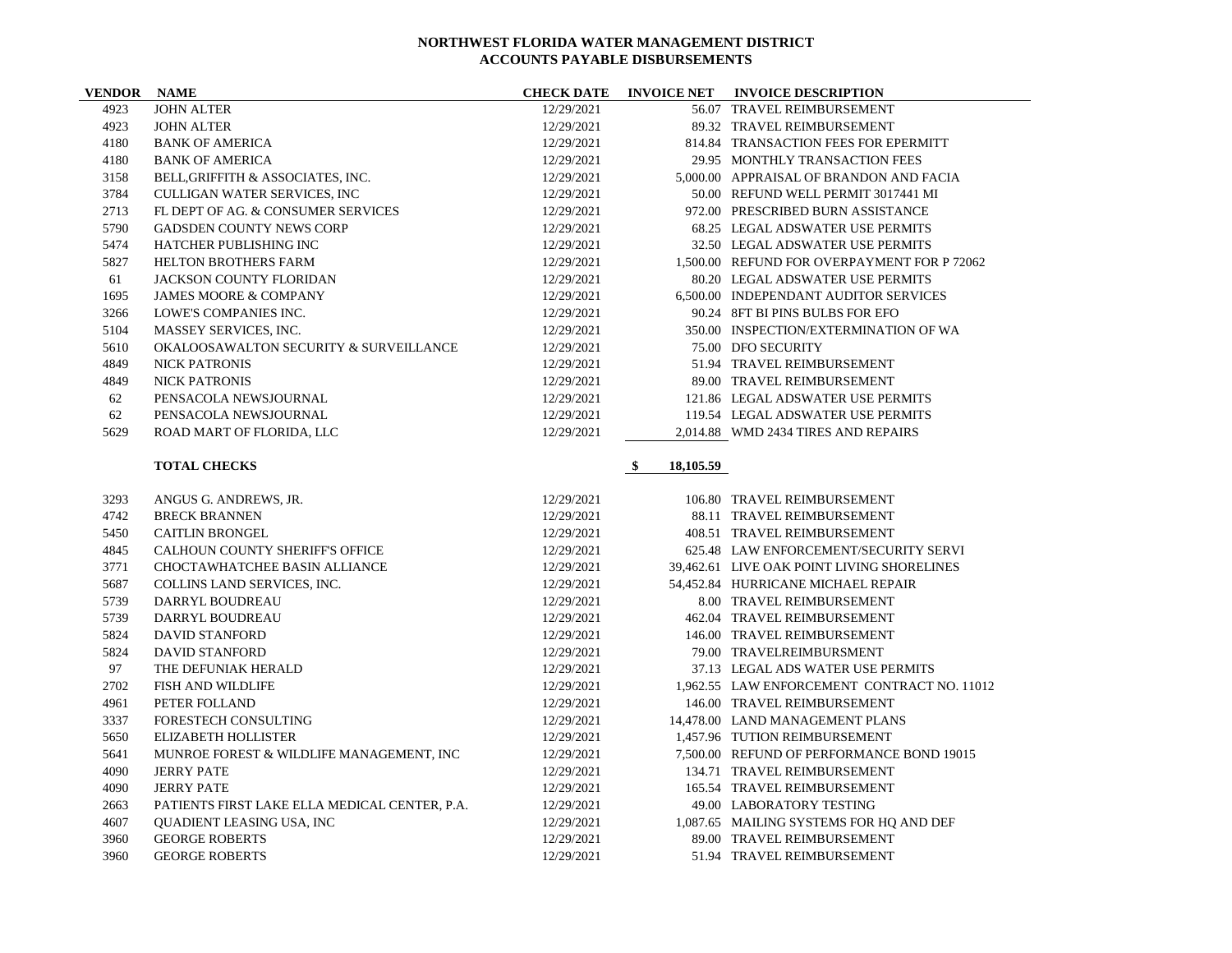| <b>NAME</b>                        | <b>CHECK DATE</b> | <b>INVOICE NET</b> | <b>INVOICE DESCRIPTION</b>                 |
|------------------------------------|-------------------|--------------------|--------------------------------------------|
| TONY KELLY HEATING & A/C           | 12/29/2021        |                    | 16,917.00 INSTALLATION OF 7.5 TON A/C UNIT |
| WAGEWORKS, INC.                    | 12/29/2021        |                    | 137.70 FLEXIBLE SPENDING ACCOUNT ADMI      |
| WASHINGTON COUNTY SHERIFF'S OFFICE | 12/29/2021        |                    | 10.965.20 LAW ENFORCEMENT AND SECURITY     |
|                                    |                   |                    |                                            |
| <b>TOTAL ACH TRANSFERS</b>         |                   | 151,018.77         |                                            |
|                                    |                   |                    |                                            |
| <b>TOTAL AP</b>                    |                   |                    |                                            |
|                                    |                   |                    | 169,124.36                                 |